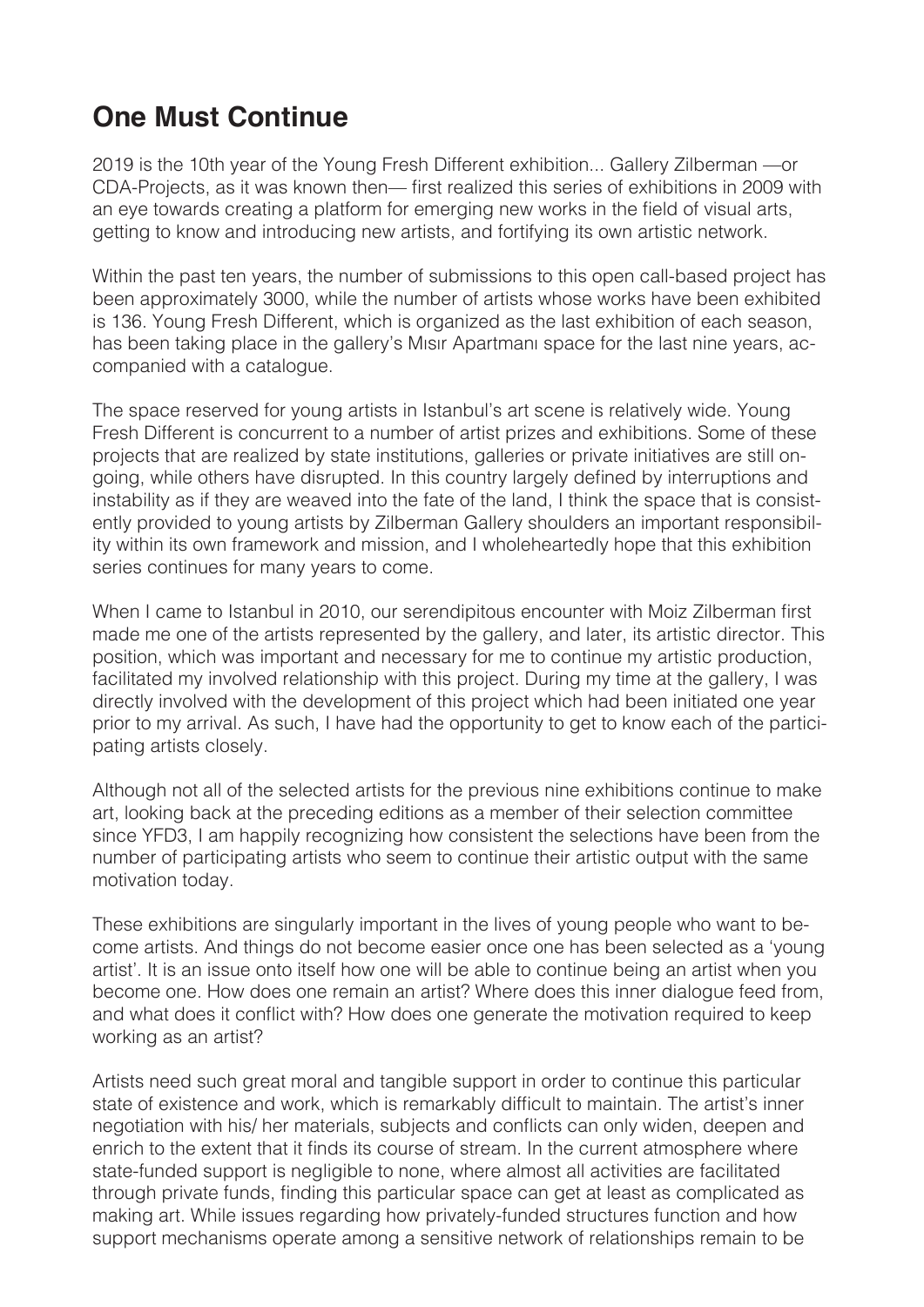discussed and interpreted, their very possibility of survival within the prospect of a fragile future is questionable.

This is a good time to re-evaluate Young Fresh Different, now as old as its progenitor, on the 10th year of this gallery which has made great strides during its lifespan. It has been exciting for me to come together with these artists whose work was previously shown in this selection, who are perhaps less young than they used to be, but still remain as different and productive as ever. This exhibition has been a wonderful opportunity to both showcase their new work, as well as hearing the artists' own account of their time in the art world, which was made possible with their own motivation.

As the curator of One Must Continue, I determined the model of this exhibition as one that mirrors the development of the previous editions. YFD10, which is an overview of its own history marking its tenth year, was shaped around its own concept; the open call of the previous years was replaced by an open invitation. We developed the content by selecting works the artists are currently working on, or from the projects they proposed to exhibit. With this edition of the exhibition series, I wanted to follow the group exhibition format of the previous renditions and devise a concept where each personal narrative, rather than just works, came together in all their similarities and differences to underscore the subjective nature of expression itself. Since the exhibition was both concerned with the concept of YFD as well as the respective positions adopted by the artists, I merely assumed the role of a facilitator in the flow of the process. The artists themselves decided on what they wanted to exhibit.

There are so many strong artists in YFD's history, so the hardest thing was to select the exhibition roster. I wanted to include as many artists as possible in this special exhibition. Bearing the limits of the exhibition space available, I ended up with a list of artists whose works I was deeply inspired by and continue to follow. My personal meetings and exchanges with the artists showed me how similar the issues and considerations were, along with the passion to create. As the curator, I continually looked for ways to share the creative process of the exhibition with the artists themselves. It was my priority to be a part of the process as far as my opinion and feedback were needed and desired. It has been such inspiring and enriching experience for me to closely witness the individual approaches and inner dialogues of the artists.

This publication, which is an extension of the exhibition, aims to go beyond the works included in the exhibition and open up an unmediated space for the inner worlds of the artists; it is an attempt to visit this singularly personal —and private— realm. In this way, this catalogue is a bit of an excavation aiming to reach towards creative minds and uncover moments of insight in all their commonalities and differences.

I invited all the artists to write about what it means for them to remain an artist and to continue as personal essays. They all happily agreed to do it. I wished for all of their inner dynamics as well as different aspects of their creative process to be shared and recorded as a transcription of the here and now. I made it a point to not give them any directives as to the format and content of these texts, in order to preserve their subjectivity. I merely told the artists that they could freely describe a moment or experience which had a definitive effect on their drive to continue as artists, or provide an evaluation of the conditions and emotions that either motivated or demoralized them.

As I was sincerely interested in their sources of inspiration as well as the fields they were nourished by, I asked them to write about these issues as an exercise in thoughts or feelings.